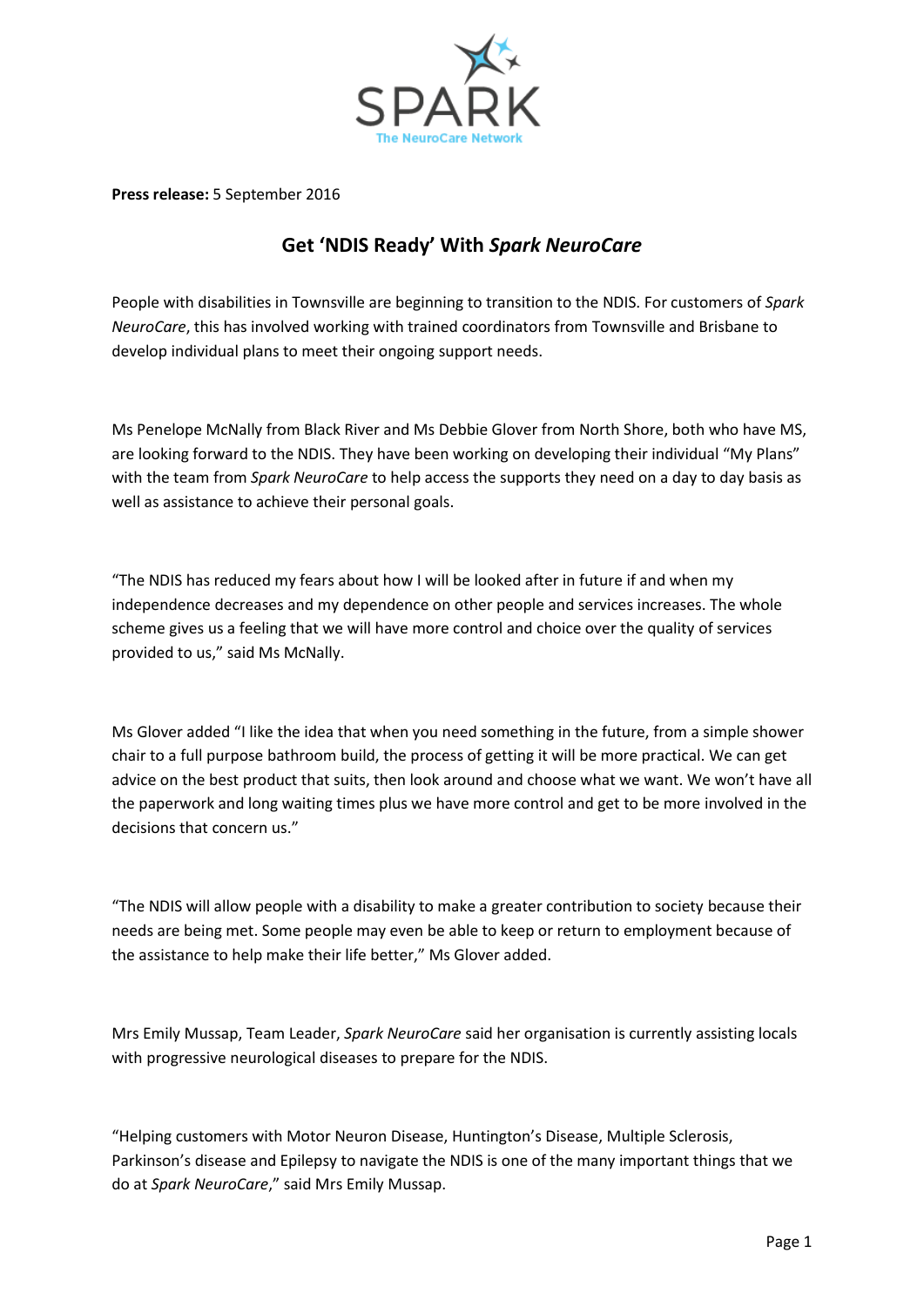"We also provide customers with referrals to appropriate services, links to other local support agencies, assistance with managing service provider relationships and generally being their point of contact for support and local knowledge," said added.

*Spark NeuroCare* is a Queensland first involving seven not for profits who have joined together to provide free service coordinators for hundreds of local customers with progressive neurological diseases (PND).

"People with MND, Huntington's Disease, Parkinson's Disease, MS and Epilepsy are welcome to contact *Spark NeuroCare* for support. We are offering a free drop-in centre from 10:00am to 11:30am on 13/09, 11/10, 8/11 and 13/12. People and their family and carers can stop by for complimentary morning tea and a chat with the service coordinators for assistance with their personal situation," said Mrs Mussap.

*Spark NeuroCare* is located in the Clinical Services Building at James Cook University.

*Spark NeuroCare* is a free service for eligible customers. For more information please phone 07 4412 7700 or visi[t www.sparkneurocare.org.au.](http://www.sparkneurocare.org.au/)

<Ends>

## **About** *Spark NeuroCare***:**

The members of the *Spark NeuroCare* collaboration include Epilepsy Queensland Inc, Huntingtons Queensland, Motor Neurone Disease Association of Queensland Inc, MND and Me Foundation Ltd, MS Queensland, Parkinson's Queensland and Youngcare.

The proof of concept project is funded by *Spark NeuroCare*, the Queensland Government and from philanthropy. If successful, the current proof of concept project may pave the way to expand the service across the state in line with the NDIS implementation rollout.

## **Media contacts**

For more information, please contact:

Mr Lincoln Hopper, CEO, MS Queensland 0438 929 053